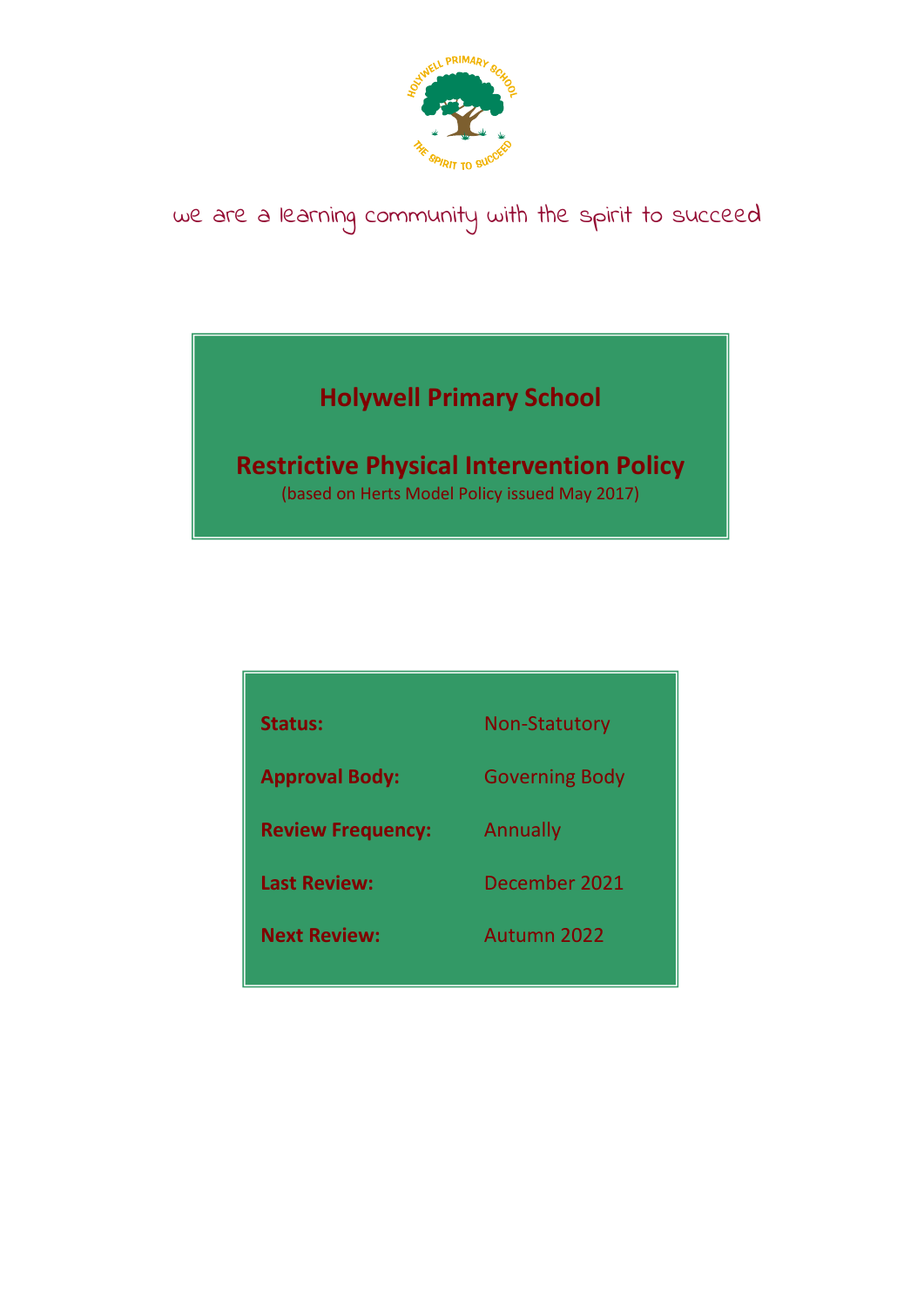

# **Restrictive Physical Intervention Policy**

# **1. Introduction**

- 1.1 In Holywell Primary school we believe that pupils need to be safe, to know how to behave, and to know that the adults around them are able to manage them safely and confidently. Only for a very small minority of pupils will the use of physical intervention be needed. On such occasions, acceptable forms of intervention are used.
- 1.2 The majority of pupils behave well and conform to the expectations of our school. We have responsibility to operate an effective behaviour policy that encompasses preventative strategies for tackling inappropriate behaviour in relation to the whole school, each class, and individual pupils.
- 1.3 All school staff need to feel that they are able to manage inappropriate behaviour, and to have an understanding of what challenging behaviours might be communicating. They need to know what options are available for managing behaviour, and they need to be free of undue worries about the risks of legal action against them if they use appropriate physical intervention. Parents need to know that their children are safe with us, and they need to be properly informed if their child is the subject of a Restrictive Physical Intervention, including the nature of the intervention, and the rationale for its use.

## **2. Acceptable forms of physical intervention in Holywell Primary School**

- 2.1 "Physical intervention" (PI) is the term used to describe contact between staff and pupils where no force is involved. There are occasions when it is entirely appropriate and proper for staff to have contact or physical intervention (PI) with children, however, it is crucial that they only do so in ways appropriate to their professional role and in relation to the pupil's individual needs. There are occasions when staff may have cause to have physical intervention (PI) with pupils:
	- To comfort a pupil in distress (so long as this is appropriate to their age)
	- To gently direct a pupil
	- For curricular reasons (for example in PE, Drama, etc)
	- First aid and medical treatment
	- In an emergency to avert danger to the pupil or pupils
	- In rare circumstances, when Restrictive Physical Intervention is warranted (See below)
- 2.2 Not all children feel comfortable about certain types of physical contact; this should be recognised and, wherever possible, adults should seek the pupil's permission before initiating contact and be sensitive to any signs that they may be uncomfortable or embarrassed. Staff should acknowledge that some pupils are more comfortable with touch than others and/or may be more comfortable with touch from some adults than others. Staff should listen, observe and take note of the child's reaction or feelings and, so far as is possible, use a level of contact and/or form of communication which is acceptable to the pupil. It is not possible to be specific about the appropriateness of each physical contact,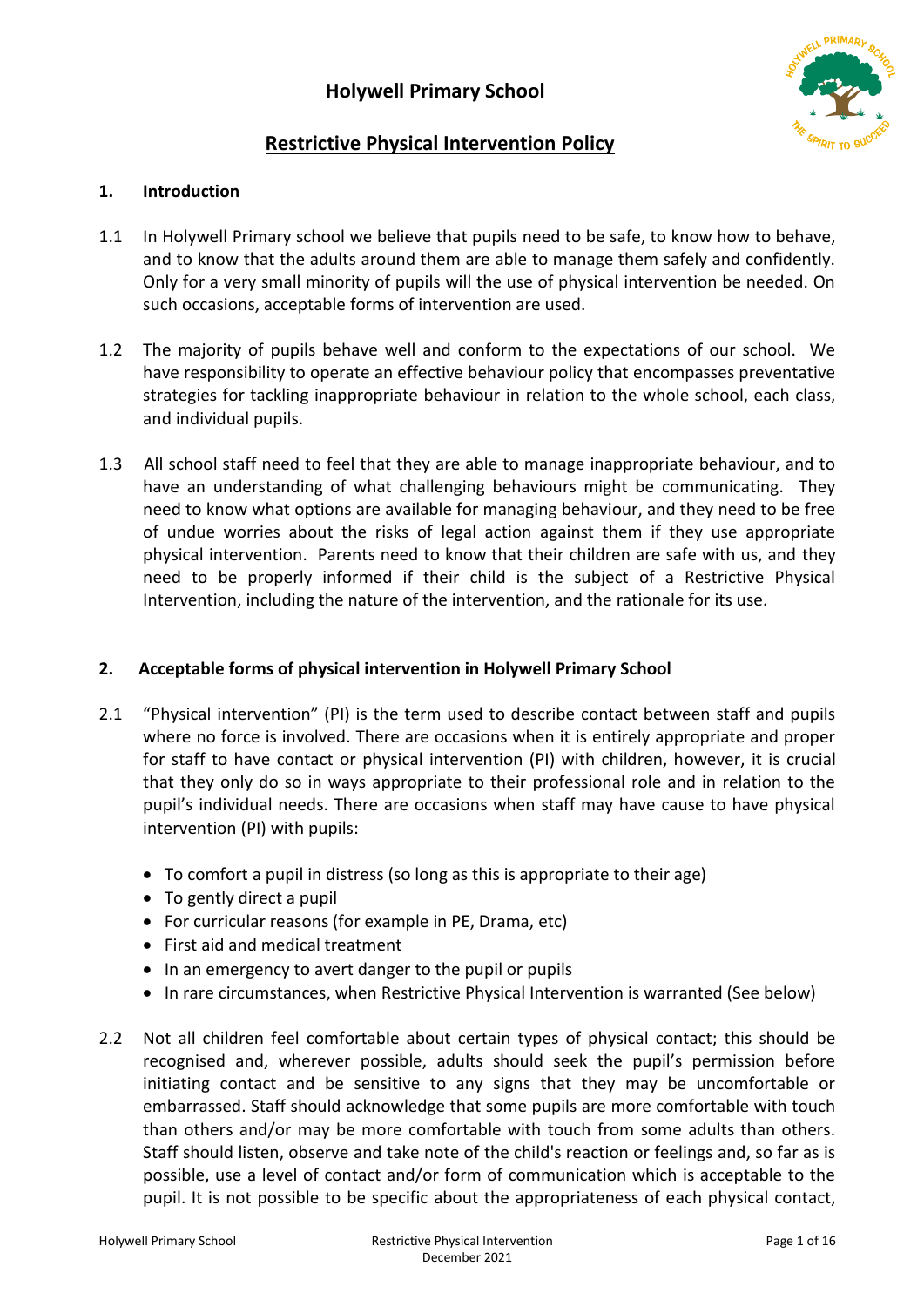since an action that is appropriate with one pupil, in one set of circumstances, may be inappropriate in another, or with a different child. In all situations where physical contact between staff and pupils takes place, staff must consider the following:

- The pupil's age and level of understanding
- The pupil's individual characteristics and history
- The duration of contact
- The location where the contact takes place (it should not take place in private without others present)
- 2.3 Physical contact must never be used as a punishment, or to inflict pain. All forms of corporal punishment are prohibited. Physical contact shall not be made with the pupil's neck, breasts, abdomen, genital area, or any other sensitive body areas, or to put pressure on joints. It must not become a habit between a member of staff and a particular pupil. Physical intervention should be in the pupil's best interest and should only be used with an awareness of the need to differentiate the attachment to staff from the attachment to key adults such as parents and siblings. Staff should also be aware that a pupil might use unacceptable behaviour to invite or seek physical contact. Where a member of staff is concerned that this may be the case, they should refer the matter to the school's DSP.

#### 2.4 **Safer working practice**

To reduce the risk of allegations, all staff should be aware of safer working practice and should be familiar with the guidance contained in the staff handbook/school Code of Conduct /staff behaviour policy and Safer Recruitment Consortium document: **Guidance for safer working practice for those working with children and young people in education settings (September 2015).**

[http://www.thegrid.org.uk/info/welfare/child\\_protection/allegations/safe.shtml](http://www.thegrid.org.uk/info/welfare/child_protection/allegations/safe.shtml)

## **3. Definition of "Restrictive Physical Intervention"**

- 3.1 "Restrictive Physical Intervention" (RPI) is the term used to describe interventions where bodily contact using force is used to control or manage a child's behaviour. It refers to any instance in which a teacher or other adult authorised by the Headteacher has to use "reasonable force" to control or restrain pupils in circumstances that meet the following legally defined criteria.
	- To prevent a child from committing a criminal offence *(this applies even if the child is below the age of criminal responsibility)*
	- To prevent a child from injuring self or others
	- To prevent or stop a child from causing serious damage to property *(including the child's own property)*
	- To stop the child from engaging in any behaviour which is prejudicial to maintaining the good order and discipline at the school.
- 3.2 There is no legal definition of "reasonable force". However, there are two relevant considerations: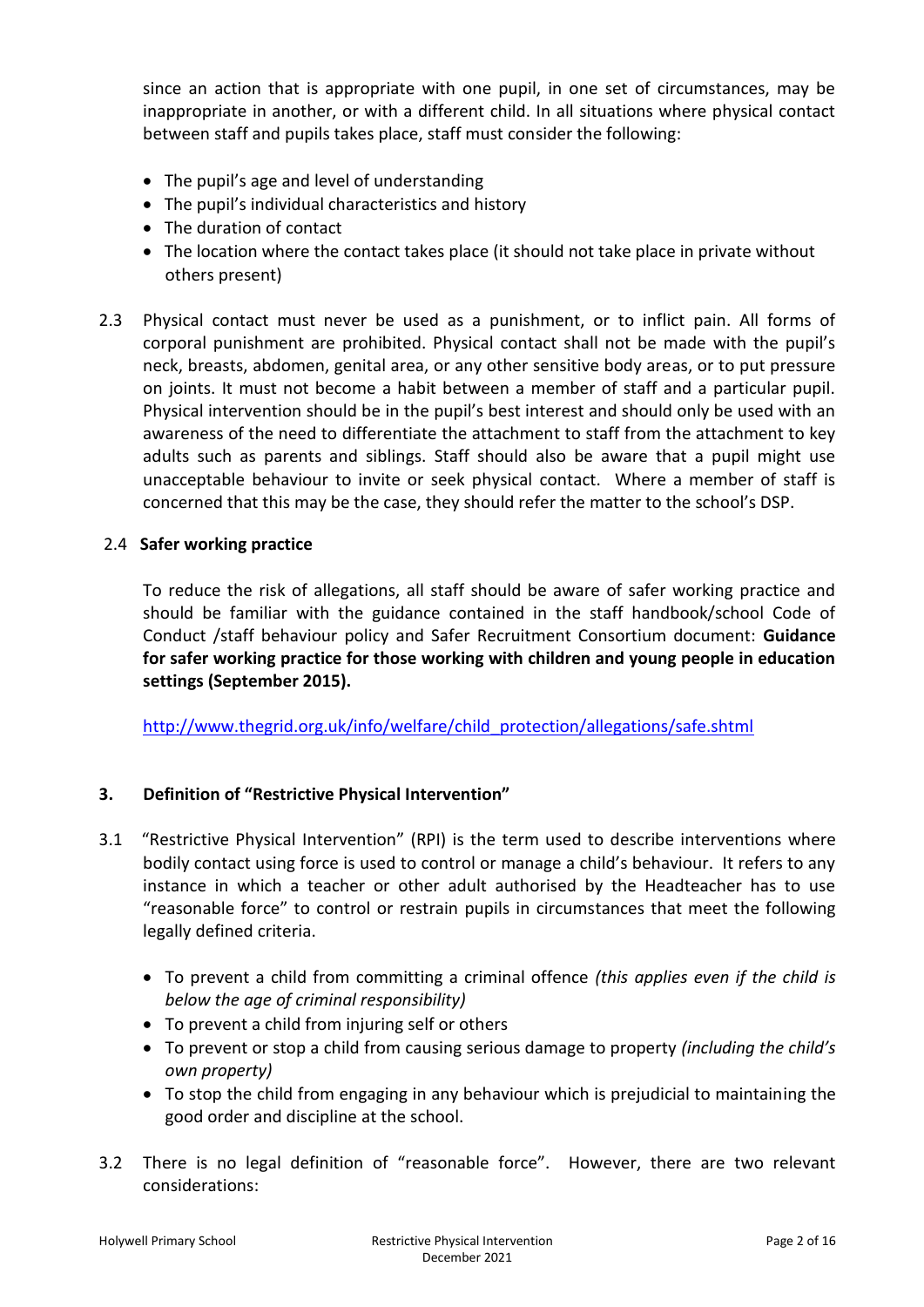- the use of force can be regarded as reasonable only if the circumstances of an incident warrant it;
- the degree of force must be in proportion to the circumstances of the incident and the seriousness of the behaviour or consequences it is intended to prevent.
- 3.3 The definition of physical force also includes the use of mechanical devices (eg splints on the pupil prescribed by medical colleagues to prevent self-injury), forcible seclusion or use of locked doors. It is important for staff to note that, although no physical contact may be made in the latter situations, this is still regarded as a Restrictive Physical Intervention.
- 3.4 Legal defence for the use of force is based on evidence that the action taken was:
	- Reasonable, proportionate and necessary
	- In the best interest of the young person

This document takes into account DfE Guidance on Use of Reasonable Force July 2013 <https://www.gov.uk/government/publications/use-of-reasonable-force-in-schools>

## **4. When the use of restrictive physical interventions may be appropriate in Holywell Primary School**

- 4.1 Restrictive Physical Intervention will be used when all other strategies have failed, and therefore only as a last resort. However there are other situations when physical handling may be necessary, for example in a situation of clear danger or extreme urgency. Certain pupils may become distressed, agitated, and out of control, and need calming with a brief Restrictive Physical Intervention that is un-resisted after a few seconds.
- 4.2 The safety and well-being of all staff and pupils are important considerations. Under certain conditions this duty must be an over-riding factor.

#### 4.3 **Who may use restrictive physical intervention in Holywell Primary School?**

The teachers and teaching assistants employed at the school are authorised by the Headteacher to have control of pupils, and **must** be aware of this Policy and its implications. However, non-inclusion on this list does not mean that an adult is necessarily barred from using physical intervention. If the Head has lawfully placed an adult in charge of children then that adult will be entitled to use restrictive physical intervention

We take the view that staff should not be expected to put themselves in danger and that removing other pupils and themselves from risky situations may be the right thing to do. We value staff efforts to rectify what can be very difficult situations and in which they exercise their duty of care for the pupils.

#### **5. Planning for the use of restrictive physical interventions in Holywell Primary School**

5.1 Staff will use the minimum force needed to restore safety and appropriate behaviour.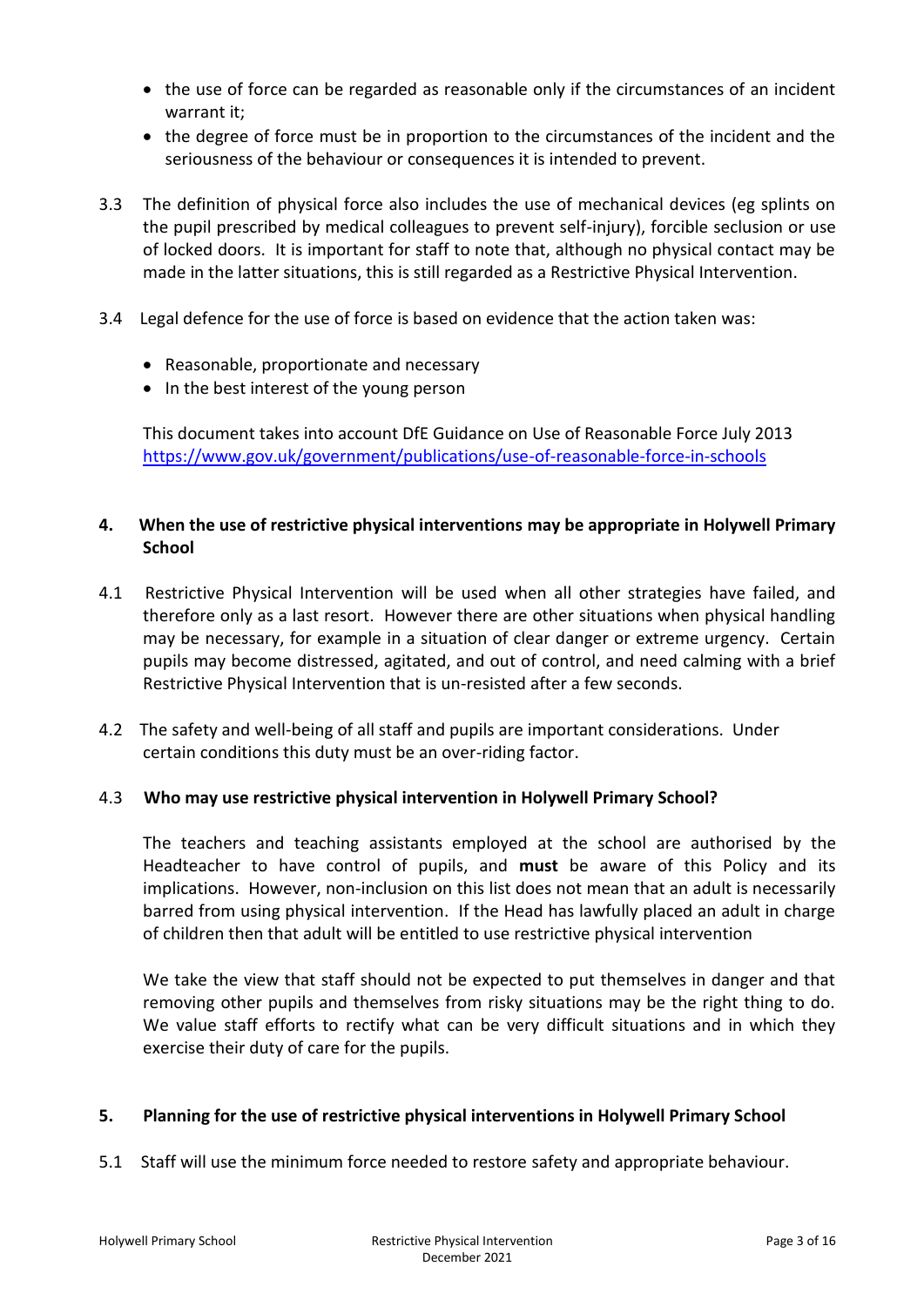- 5.2 When considering the use of restrictive physical intervention, there are only 3 components that can be judged as wrong.
	- If there is a negative impact on the process of breathing
	- The pupil feels pain as a direct result of the technique
	- The pupil feels a sense of violation

#### **The following Elevated risks should be noted**

The following can result in a sense of violation, pain or restricted breathing

- The use of clothing or belts to restrict movement
- Holding a person lying on their chest or back
- Pushing on the neck, chest or abdomen
- Hyperflexion or basket type holds
- Extending or flexing of joints (pulling and dragging)

The following can result in significant injury:

- Forcing a child up or down stairs
- Dragging a child from a confined space
- Lifting and carrying
- Seclusion, where a person is forced to spend time alone against their will (requires a court order except in an emergency)
- 5.3 The principles relating to the intervention are as follows:
	- Restrictive Physical Intervention is an act of care and control, not punishment. It is never used to force compliance with staff instructions.
	- Restrictive Physical Intervention will only be used in circumstances when one or more of the legal criteria for its use are met.
	- staff will only use it when there are good grounds for believing that immediate action is necessary and that it is in the pupil's and/or other pupil's best interests for staff to intervene physically.
	- staff will take steps in advance to avoid the need for Restrictive Physical Intervention through dialogue and diversion. The pupil will be warned, at their level of understanding, that Restrictive Physical Intervention will be used unless they cease the unacceptable behaviour.
	- only the minimum force necessary will be used.
	- staff will be able to show that the intervention used was a reasonable response incident.
	- every effort will be made to secure the presence of other staff, and these staff may act as assistants and/or witnesses.
	- as soon as it is safe, the Restrictive Physical Intervention will be relaxed to allow the pupil to regain self-control.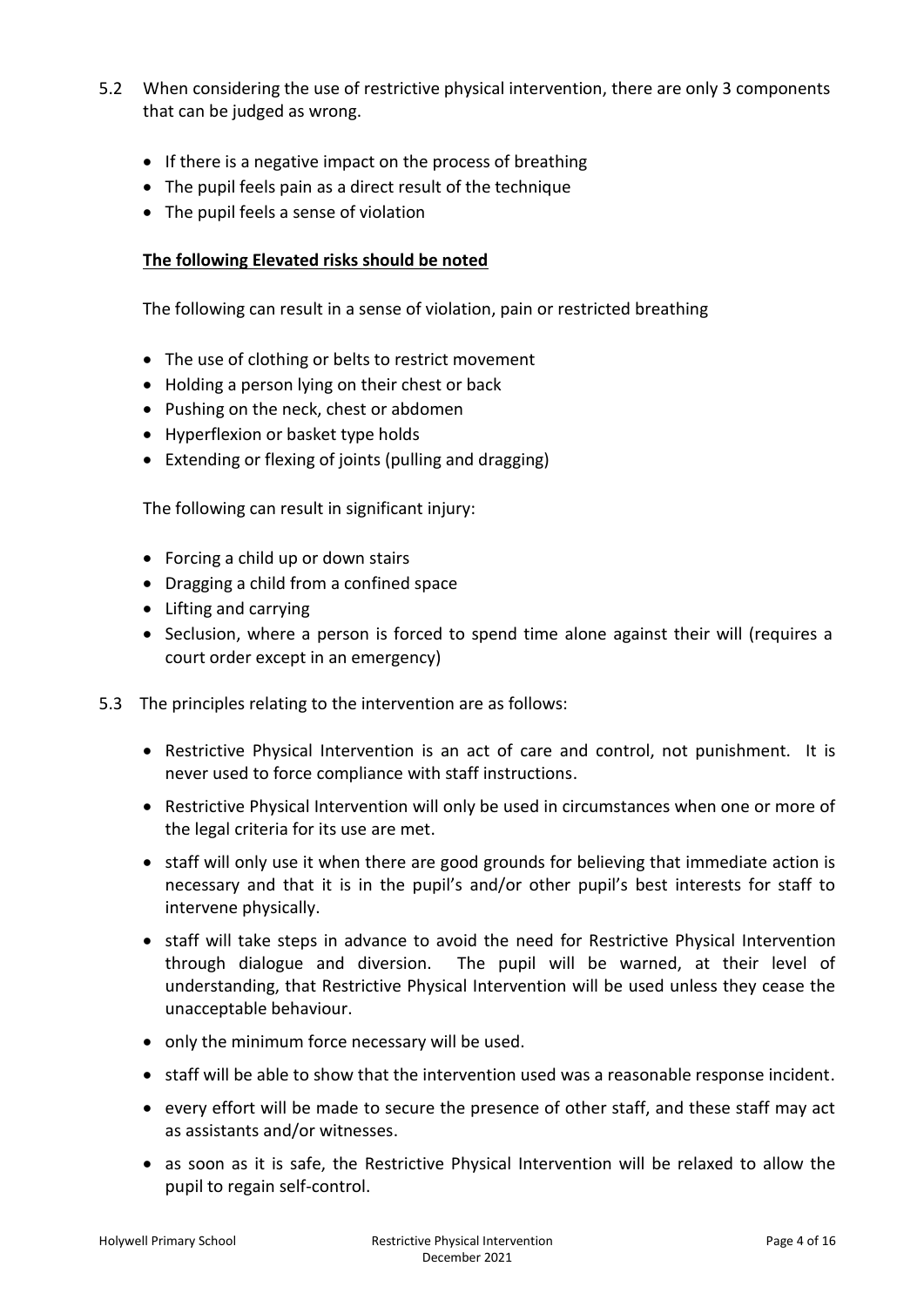- a distinction will be maintained between the use of a one-off intervention which is appropriate to a particular circumstance, and the using of it repeatedly as a regular feature of school policy.
- escalation will be avoided at all costs, especially if it would make the overall situation more destructive and unmanageable.
- the age, understanding, and competence of the individual pupil will always be taken into account in developing Individual Education/Behaviour Plans, consideration will be given to approaches appropriate to each pupil's circumstance.
- procedures are in place, through the pastoral system of the school, for supporting and debriefing pupils and staff after every incident of Restrictive Physical Intervention, as it is essential to safeguard the emotional well-being of all involved at these times.

## **6. Developing a Risk Reduction Plan**

If a pupil is identified for whom it is felt that Restrictive Physical Intervention may be a likely result, then a Risk Reduction Plan will be completed. This Plan will help the pupil and staff to avoid difficult situations through understanding the factors that influence the behaviour and identifying the early warning signs that indicate foreseeable behaviours that may be developing. The plan will include:

- involving parents/carers, medical practitioners where appropriate and pupils to ensure they are clear about what specific action the school may take, when and why
- a risk assessment to ensure staff and others act reasonably, consider the risks, and learn from what happens
- a record to be kept in school of risk reduction options that have been examined and discounted, as well as those used *(Annex – Roots and Fruits)*
- Techniques for managing the pupil's behaviour i.e. strategies to de-escalate a conflict, and stating at which point a Restrictive Physical Intervention may be used
- identifying key staff who know exactly what is expected. It is best that these staff are well known to the pupil
- ensuring a system to summon additional support
- identifying training needs

*[A school may also need to take medical advice about the safest way to hold a pupil with specific medical needs.]*

## **Please refer to the Appendix for a risk reduction plan**

#### **7. Guidance and training for staff**

- 7.1 Guidance and training is essential in this area. We need to adopt the best possible practice in Holywell Primary School and recognise that it is essential that this is arranged for all staff at a number of levels including:
	- awareness of issues for governors, staff and parents,
	- behaviour management techniques for all staff
	- managing conflict in challenging situations all staff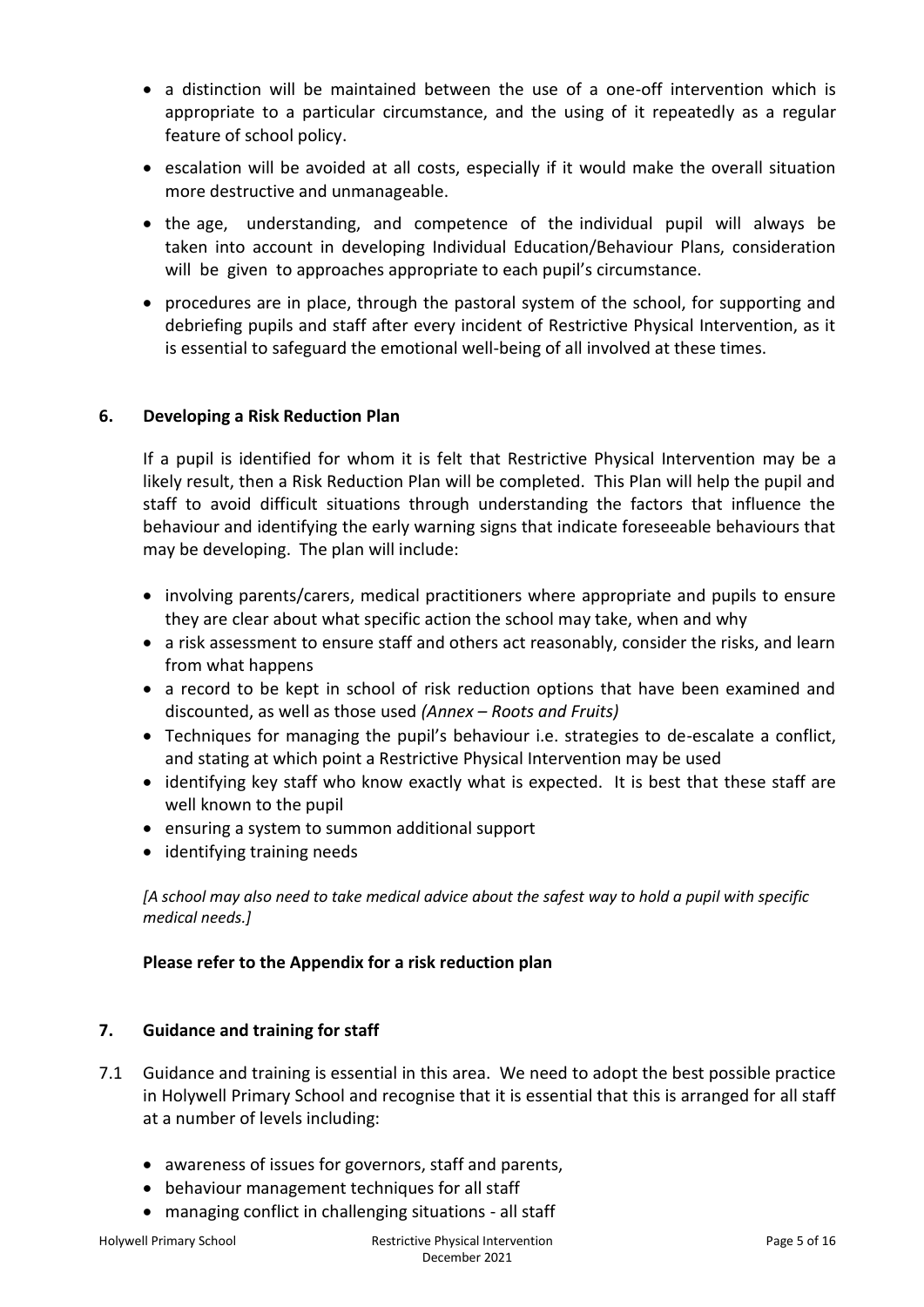- 7.2 Training in practical techniques of Restrictive Physical Intervention may be required for staff where there is a significant likelihood of them needing to intervene physically due to the nature of the pupil (or pupils) that they are working with. Where there is an identified need for such training, staff will be trained by an approved instructor. (NB there is no legal requirement for staff to be trained in the use of practical techniques so staff may exercise their legal right to physically intervene even if they have not had such training. However, they would still need to demonstrate that their intervention was reasonable and proportionate).
- 7.3 Hertfordshire Steps is the Local Authority's preferred approach to supporting positive behaviour management in schools and services.

#### **Hertfordshire Steps training covers two distinct developmental areas:**

**"Step On"** – is a therapeutic approach to behaviour management, with an emphasis on consistency, on teaching internal discipline rather than imposing external discipline and on care and control, not punishment. It uses techniques to de-escalate a situation before a crisis occurs and, where a crisis does occur, it adopts techniques to reduce the risk of harm.

**"'Step Up"'** – provides training on elements of restrictive physical intervention and personal safety. This training can only be provided within services where staff have already completed 'Step On' training and are still within certification. 'Step Up' training is only delivered where there is an audited need with an individual young person.

#### **8. Recording and reporting**

The use of a Restrictive Physical Intervention, whether planned or unplanned (emergency) must always be recorded as quickly as practicable (and in any event within 24 hours of the incident) by the person(s) involved in the incident, in a book with numbered pages. The written record should indicate:

- The names of the staff and pupils involved
- The reason for using a Restrictive Physical Intervention (rather than another strategy)
- The type of Restrictive Physical Intervention employed
- How the incident began and progressed, including details of the pupil's behaviour, what was said by each of the parties, the steps taken to defuse or calm the situation, the degree of force used, how that was applied, and for how long
- The date and the duration of the intervention
- Whether the pupil or anyone else experienced injury or distress and, if they did, what action was taken

#### **9. Complaints**

It is intended that by adopting this policy and keeping parents and governors informed we can avoid the need for complaints. All disputes which arise about the use of force by a member of staff will be dealt with according to Child Protection and Safeguarding policies.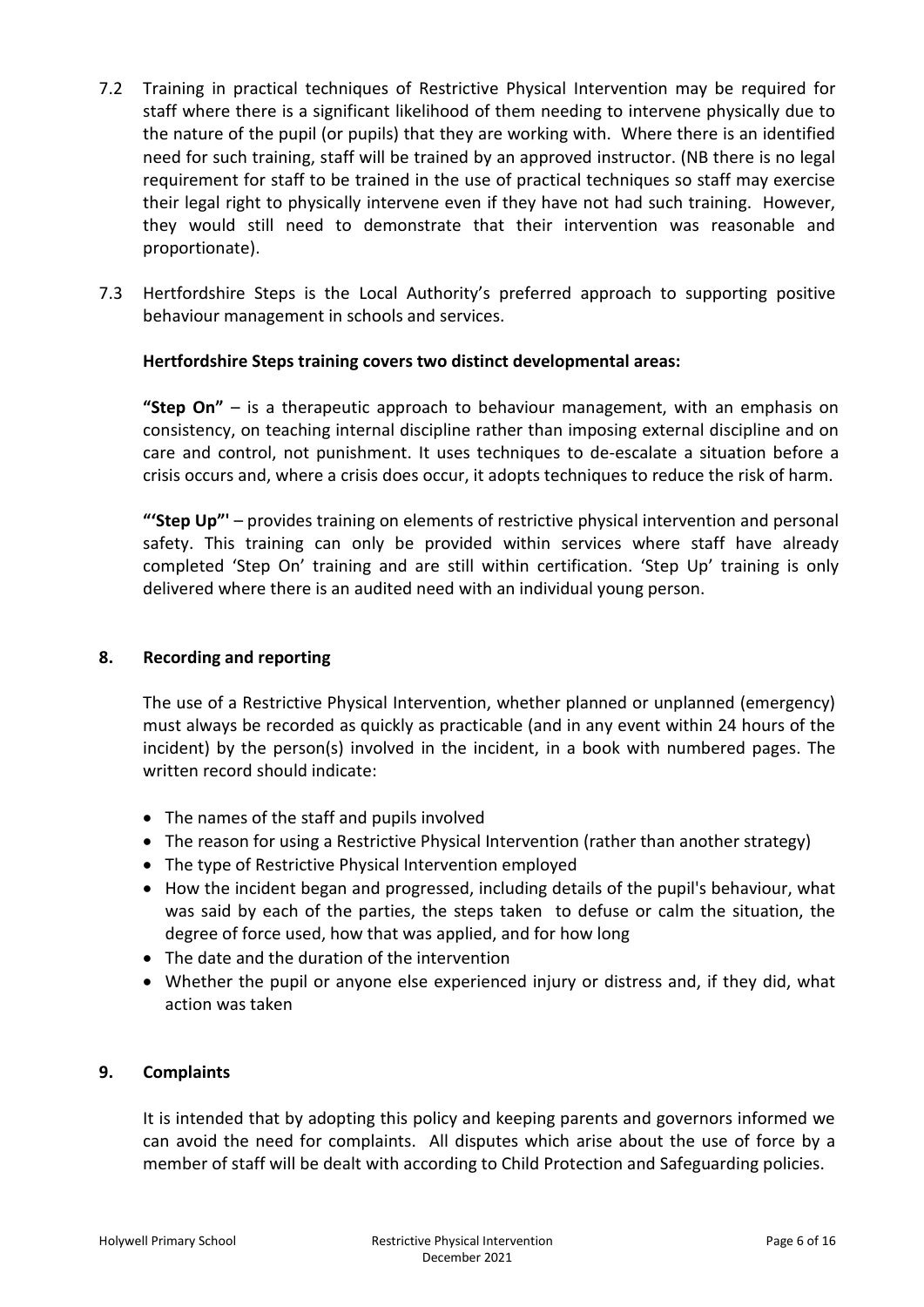# **10. Monitoring and evaluation**

- 10.1 The effectiveness of this policy will be monitored by the Governing Body.
- 10.2 This policy will be reviewed annually.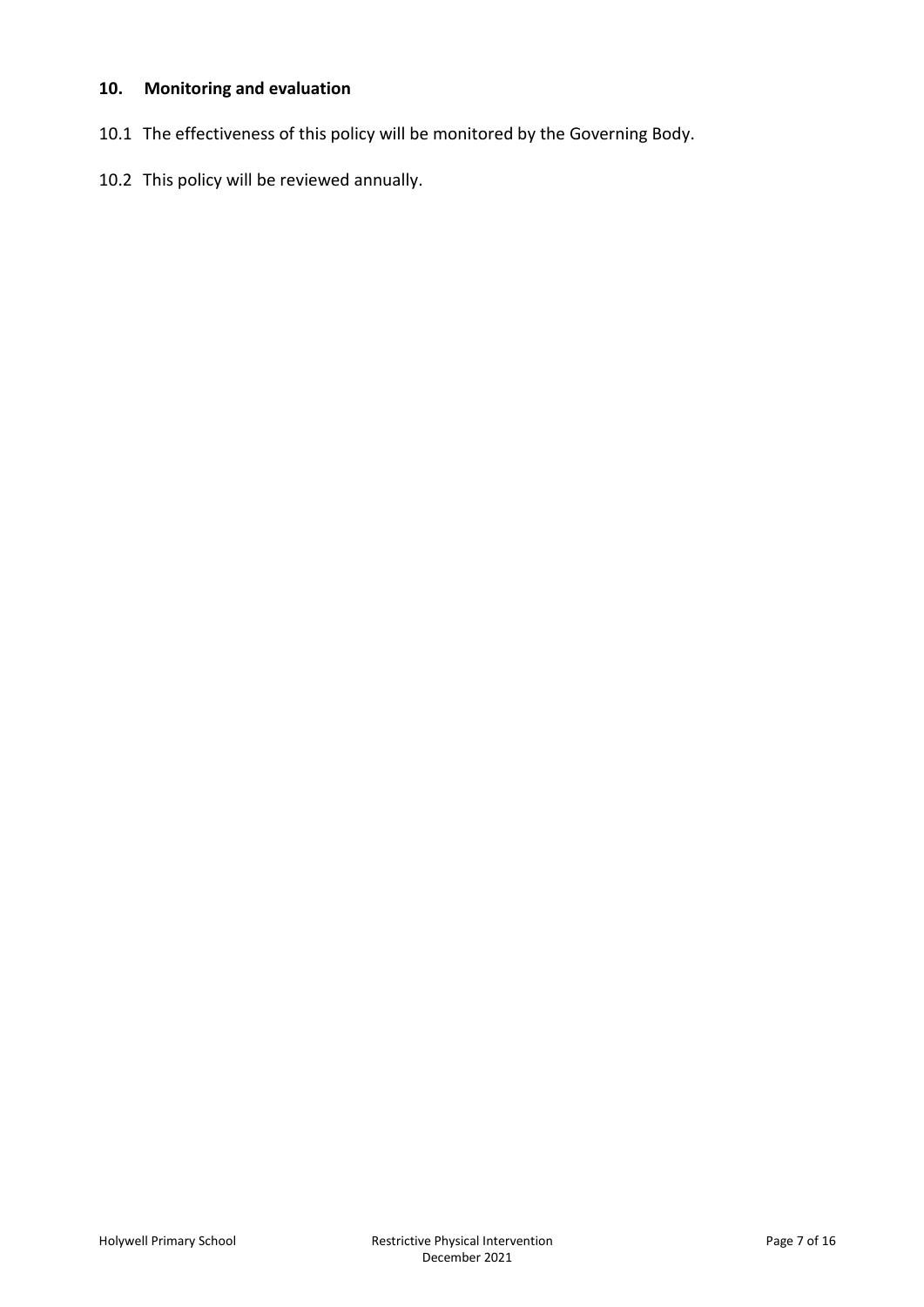# **Appendix**

**Annex 1 Analysis tool to explore behaviours, feelings and experiences**

# Roots and Fruits



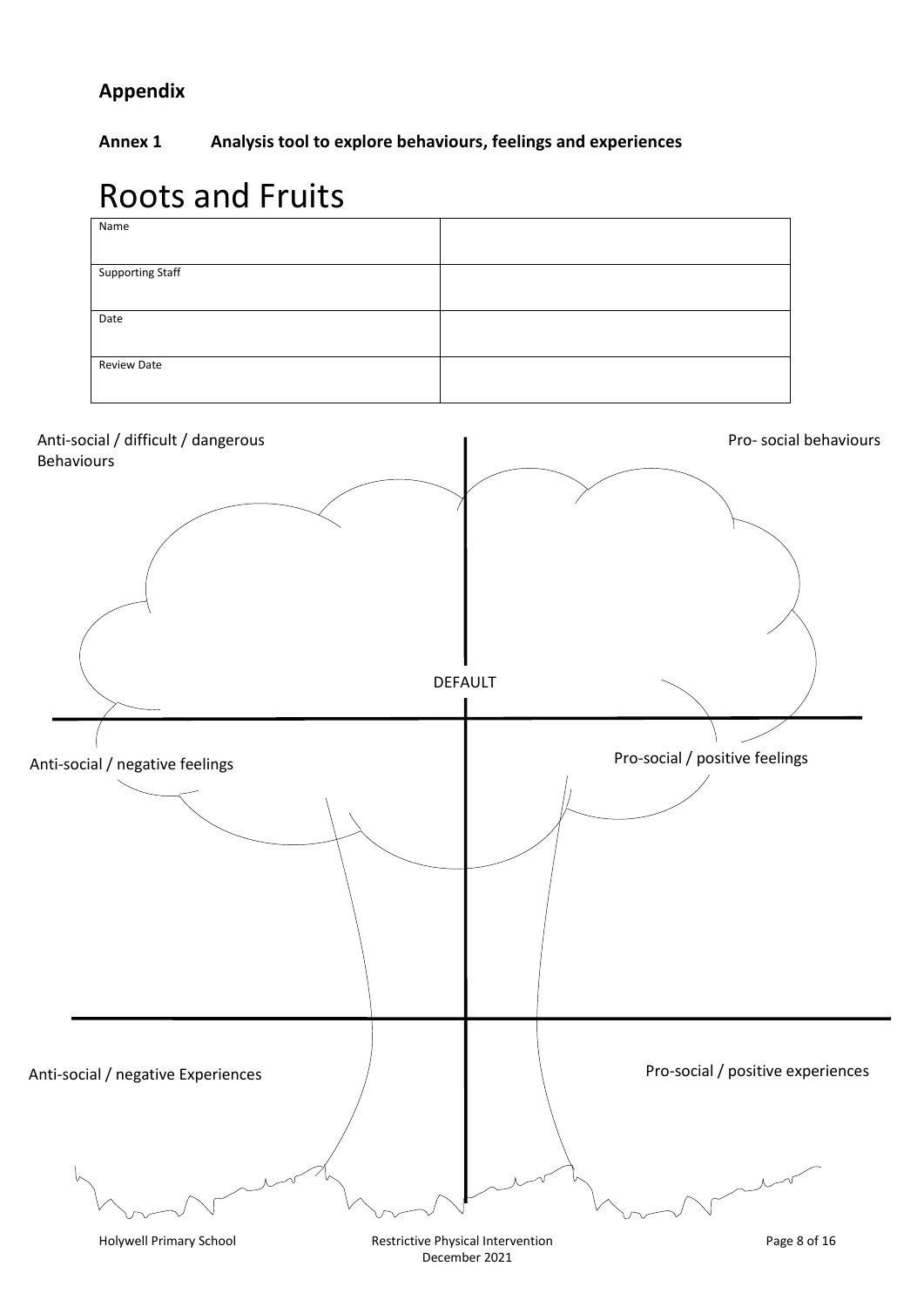# **Annex 2** Audited Need for identifying Restrictive Physical Intervention or Restraint needs

| Name                                                                                                 | <b>DOB</b>                                                                                          | Age                                                                                             |  |  |  |  |
|------------------------------------------------------------------------------------------------------|-----------------------------------------------------------------------------------------------------|-------------------------------------------------------------------------------------------------|--|--|--|--|
|                                                                                                      |                                                                                                     |                                                                                                 |  |  |  |  |
| How well equipped is the school/setting to manage the inclusion of this pupil (position in circles)? |                                                                                                     |                                                                                                 |  |  |  |  |
| Is the pupil's 'Roots and Fruits' updated?                                                           |                                                                                                     |                                                                                                 |  |  |  |  |
| Experiences effecting the pupil                                                                      |                                                                                                     |                                                                                                 |  |  |  |  |
|                                                                                                      |                                                                                                     |                                                                                                 |  |  |  |  |
| Feelings effecting the pupil                                                                         |                                                                                                     |                                                                                                 |  |  |  |  |
|                                                                                                      | Physical characteristics (height, weight, physical differences)                                     |                                                                                                 |  |  |  |  |
|                                                                                                      |                                                                                                     |                                                                                                 |  |  |  |  |
|                                                                                                      | Additional risk factors (medical or emotional diagnosis or needs, substance misuse etc.)            |                                                                                                 |  |  |  |  |
|                                                                                                      | Communication differences (visual or hearing impairment, adaptive communication)                    |                                                                                                 |  |  |  |  |
|                                                                                                      |                                                                                                     |                                                                                                 |  |  |  |  |
|                                                                                                      | Is the pupils 'Individual Risk Reduction Plan' updated?                                             |                                                                                                 |  |  |  |  |
|                                                                                                      | Context or Triggers (high risk times, places, people, activities etc)                               |                                                                                                 |  |  |  |  |
|                                                                                                      | De-escalation options to use (unusual strategies that are effective)                                |                                                                                                 |  |  |  |  |
|                                                                                                      |                                                                                                     |                                                                                                 |  |  |  |  |
|                                                                                                      | De-escalation options to avoid (common strategies that have proved ineffective)                     |                                                                                                 |  |  |  |  |
|                                                                                                      | Principle of 'last resort' why may de-escalation be ineffective (triggers are hidden, difficulty in |                                                                                                 |  |  |  |  |
| communicating)                                                                                       |                                                                                                     |                                                                                                 |  |  |  |  |
| Staff matching (who is best to de-escalate, who is safest for involvement with RPI)?                 |                                                                                                     |                                                                                                 |  |  |  |  |
|                                                                                                      |                                                                                                     | Training needs (does anybody require additional training in de-escalation, RPI, Communication)? |  |  |  |  |
|                                                                                                      | JUSTIFICATION (what harm will be prevented at what level)?                                          |                                                                                                 |  |  |  |  |
|                                                                                                      |                                                                                                     |                                                                                                 |  |  |  |  |
|                                                                                                      | Environmental Risk Assessment (necessary changes chairs etc, limited access)                        |                                                                                                 |  |  |  |  |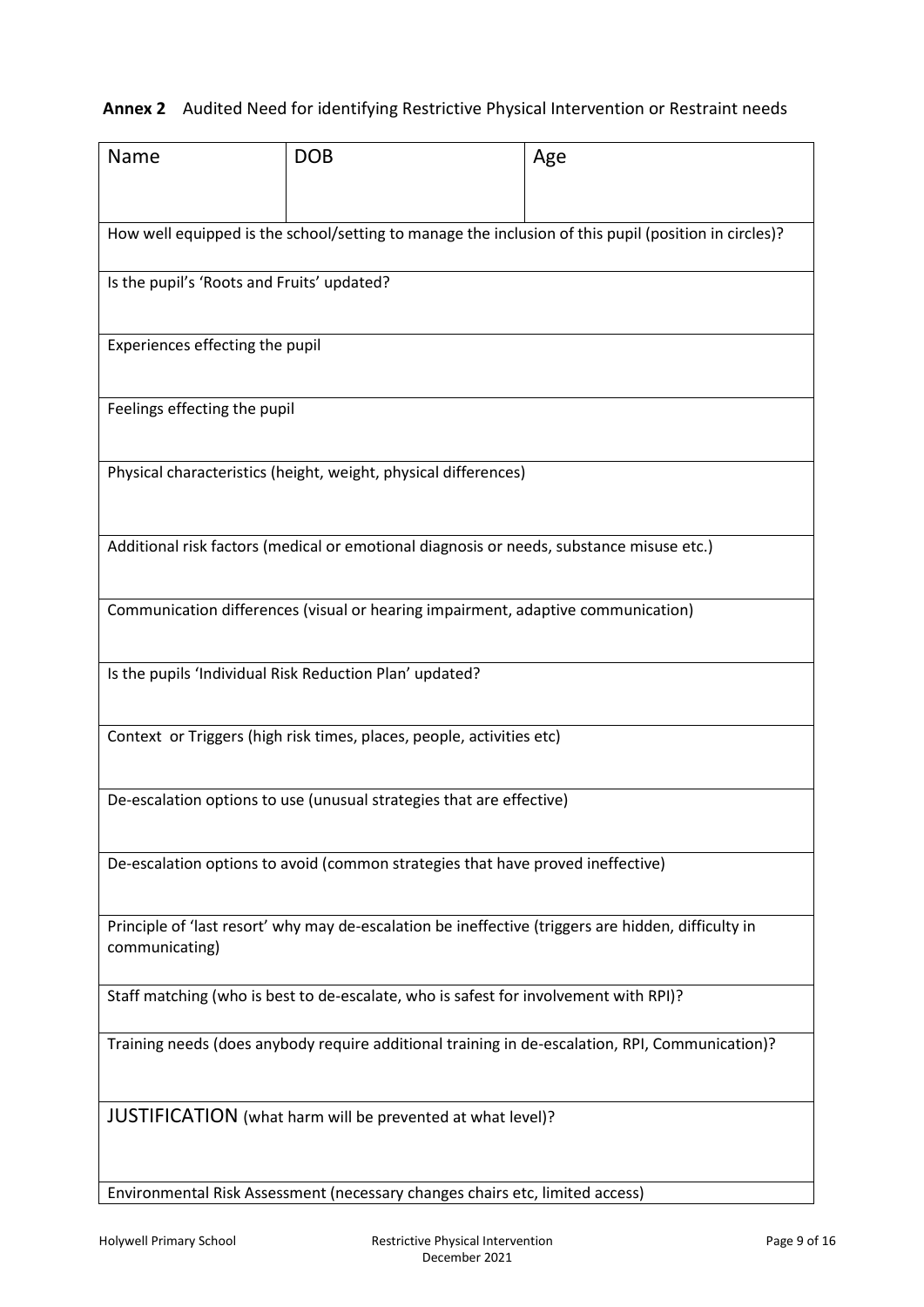Student Shape (standing, seated on chairs, seated on the floor)

Adult shape (standing, kneeling, seated in chairs)

Destination technique (elbow tuck lone worker, elbow tuck figure 4, shield etc.)

Transitions (describe the 'messy' bits, taking hold, letting go etc.)

What makes it safe (reminders of detail)?

What makes it effective (reminders of detail)?

Social validity (how will it feel for the child, how will it look to others)?

Protective consequences (limits to freedom to CONTROL risk of harm)

Educational consequences (how are we going to TEACH internal discipline)

Unresolved risk factors (issues for management)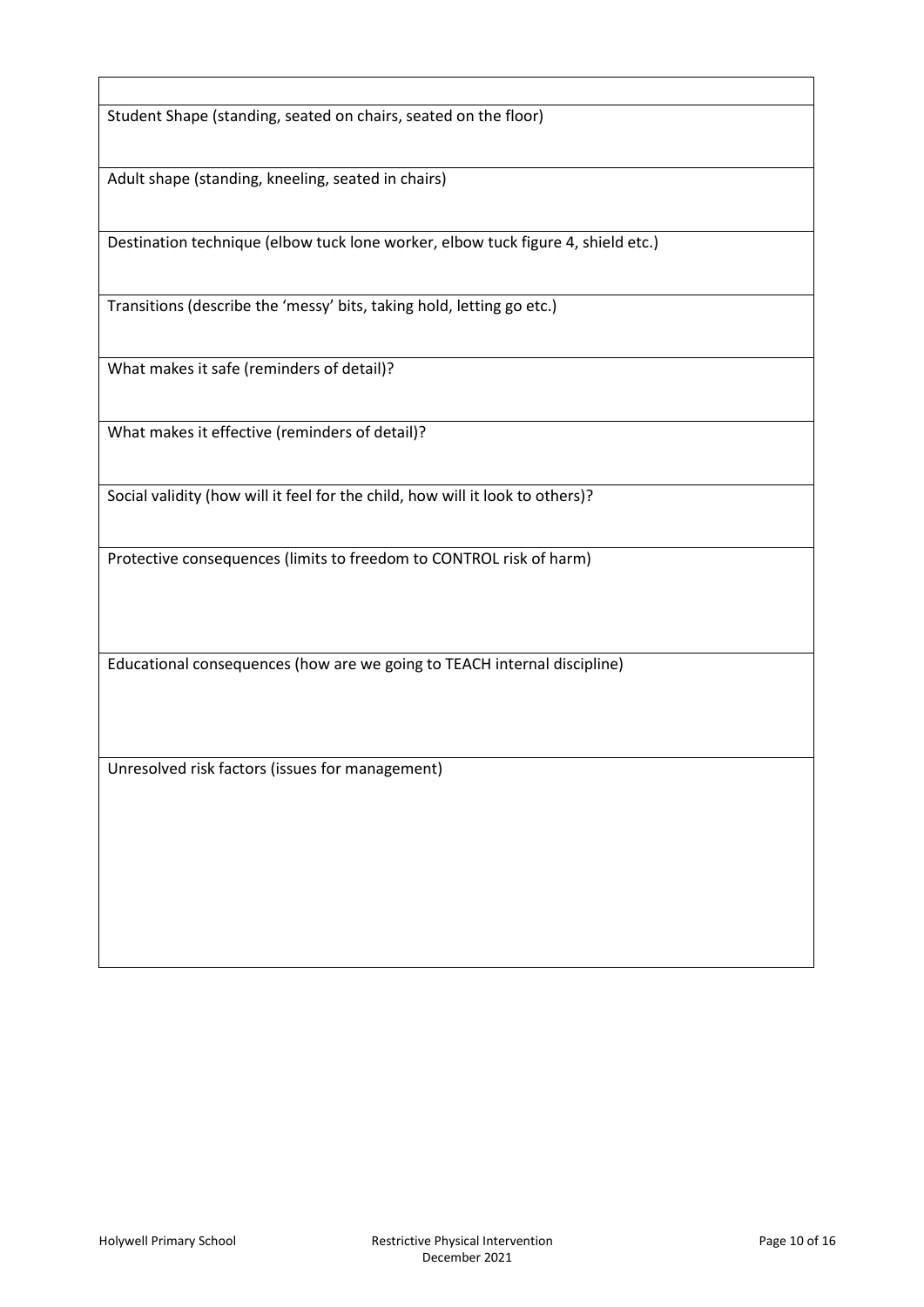#### **Annex 3 Risk Reduction Plan**

For assessing and managing foreseeable risks for pupils who are likely to need Restrictive Physical Intervention

#### **Risk Assessment Calculator**

| Name               |  |
|--------------------|--|
|                    |  |
| <b>DOB</b>         |  |
|                    |  |
| Date of Assessment |  |
|                    |  |

| Harm/Behaviour       | Opinion<br>Evidenced | Conscious<br>Sub-conscious | <b>Seriousness</b><br>Of Harm<br>A | Probability<br>Of Harm<br>B | <b>Severity Risk</b><br>Score |
|----------------------|----------------------|----------------------------|------------------------------------|-----------------------------|-------------------------------|
|                      | O/E                  | C/S                        | 1/2/3/4                            | 1/2/3/4                     | AxB                           |
| Harm to self         |                      |                            |                                    |                             |                               |
| Harm to peers        |                      |                            |                                    |                             |                               |
| Harm to staff        |                      |                            |                                    |                             |                               |
| Damage to property   |                      |                            |                                    |                             |                               |
| Harm from disruption |                      |                            |                                    |                             |                               |
| Criminal offence     |                      |                            |                                    |                             |                               |
| Harm from absconding |                      |                            |                                    |                             |                               |
| Other harm           |                      |                            |                                    |                             |                               |

| <b>Seriousness</b> |                                                                                                                                    |
|--------------------|------------------------------------------------------------------------------------------------------------------------------------|
|                    | Foreseeable outcome is upset or disruption                                                                                         |
| $\mathbf{2}$       | Foreseeable outcome is harm requiring first aid, distress or minor damage                                                          |
| 3                  | Foreseeable outcome is hospitalisation, significant distress, extensive damage                                                     |
| 4                  | Foreseeable outcome is loss of life or permanent disability, emotional trauma requiring<br>counselling or critical property damage |
| Probability        |                                                                                                                                    |
|                    | There is evidence of historical risk, but the behaviour has been dormant for over 12<br>months and no identified triggers remain   |
| 2                  | The risk of harm has occurred within the last 12 months, the context has changed to<br>lmake a reoccurrence unlikely               |
| 3                  | The risk of harm is more likely than not to occur again                                                                            |
|                    | The risk of harm is persistent and constant                                                                                        |

*Risks which score 6 or more (probability x seriousness) should have strategies listed on next page*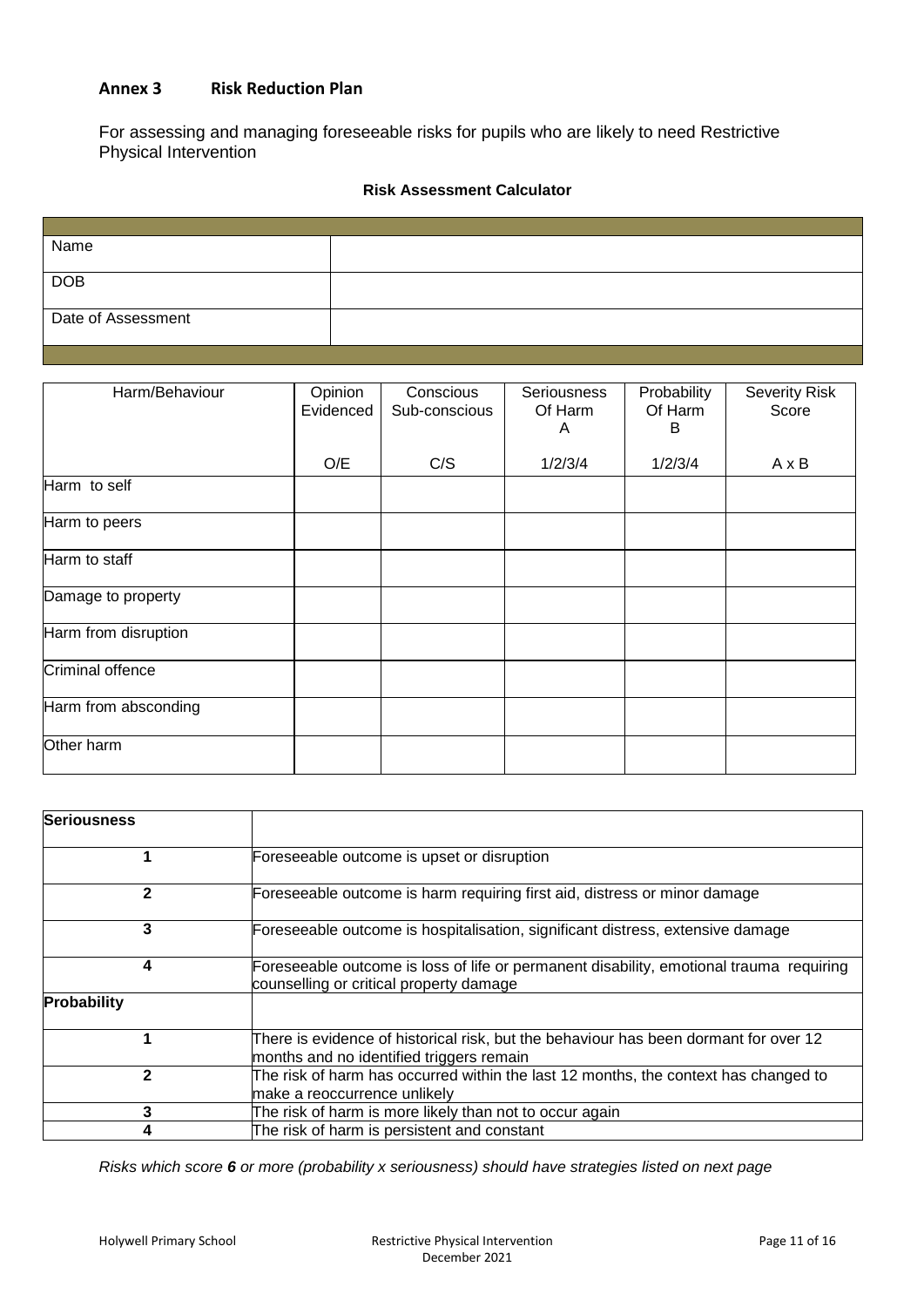# **Individual Risk Management Plan**

| <b>Name</b> | <b>DOB</b>                                                                   | <b>Date</b> | <b>Review Date</b> |  |
|-------------|------------------------------------------------------------------------------|-------------|--------------------|--|
|             |                                                                              |             |                    |  |
|             | Risk reduction measures and differentiated measures (to respond to triggers) |             |                    |  |
|             |                                                                              |             |                    |  |
|             |                                                                              |             |                    |  |
| Photo       |                                                                              |             |                    |  |
|             |                                                                              |             |                    |  |
|             |                                                                              |             |                    |  |
|             |                                                                              |             |                    |  |
|             |                                                                              |             |                    |  |

| Pro social / positive behaviour             | <b>Strategies to respond</b> |
|---------------------------------------------|------------------------------|
| <b>Anxiety / DIFFICULT behaviours</b>       | <b>Strategies to respond</b> |
| <b>Crisis / DANGEROUS behaviours</b>        | <b>Strategies to respond</b> |
| Post incident recovery and debrief measures |                              |
|                                             |                              |

**Signature of Plan Co-ordinator………………………………… Date ……………….**

**Signature of Parent / Carer……………………………………… Date ………………**

**Signature of Young Person………………………………………Date……………….**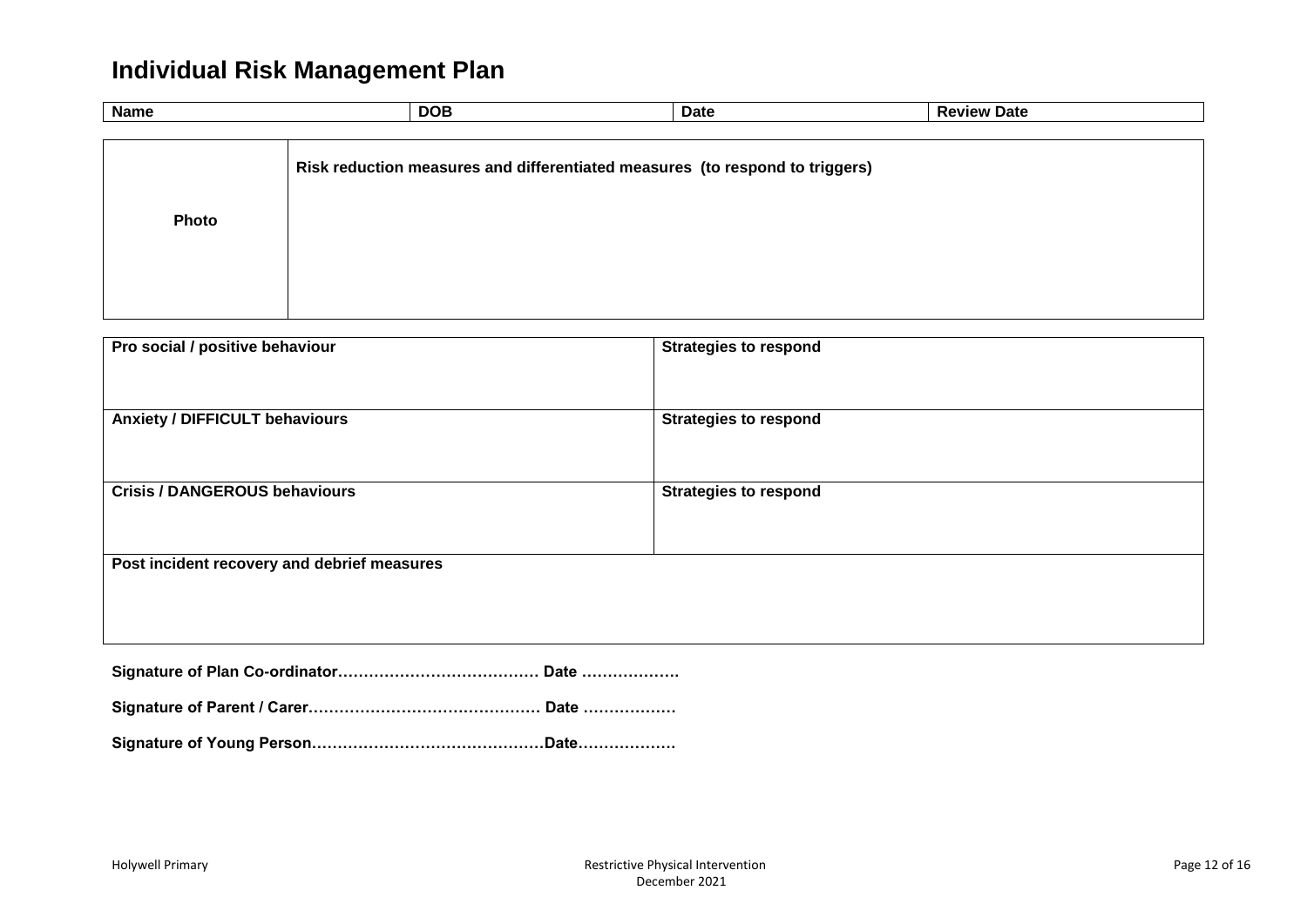| <b>Student Name:</b>                                                                                                                |                         | <b>Location of Incident:</b>                                                                                                                                                                                       |                                           |
|-------------------------------------------------------------------------------------------------------------------------------------|-------------------------|--------------------------------------------------------------------------------------------------------------------------------------------------------------------------------------------------------------------|-------------------------------------------|
| D.O.B:                                                                                                                              |                         |                                                                                                                                                                                                                    |                                           |
|                                                                                                                                     |                         | Time and Date of Incident:                                                                                                                                                                                         |                                           |
| <b>Reporting</b>                                                                                                                    |                         |                                                                                                                                                                                                                    |                                           |
| <b>Member of Staff:</b>                                                                                                             |                         |                                                                                                                                                                                                                    |                                           |
|                                                                                                                                     |                         |                                                                                                                                                                                                                    |                                           |
| Justification for physical intervention<br>(tick all that apply):                                                                   |                         | Predicted harm prevented by physical intervention<br>with predicted levels (see Individual Plan)<br>e.g. bruising to peers, lacerations, destruction of computer, 20 mins of<br>geography lost for 15 pupils etc.) |                                           |
| To prevent harm to self                                                                                                             |                         |                                                                                                                                                                                                                    |                                           |
| To prevent harm to other children                                                                                                   |                         |                                                                                                                                                                                                                    |                                           |
| To prevent harm to adults                                                                                                           |                         |                                                                                                                                                                                                                    |                                           |
| To prevent damage to property                                                                                                       |                         |                                                                                                                                                                                                                    |                                           |
| To prevent loss of learning (see plan)                                                                                              |                         |                                                                                                                                                                                                                    |                                           |
| <b>Incident Form/Book Complete</b>                                                                                                  | Y/N                     | Name(s) of additional staff<br>witness:                                                                                                                                                                            | Name(s) of additional<br>student witness: |
| <b>Medical Treatment / Injuries</b>                                                                                                 | Y/N                     |                                                                                                                                                                                                                    |                                           |
|                                                                                                                                     |                         |                                                                                                                                                                                                                    |                                           |
| <b>Damage to Property</b>                                                                                                           | Y/N                     |                                                                                                                                                                                                                    |                                           |
|                                                                                                                                     |                         |                                                                                                                                                                                                                    |                                           |
|                                                                                                                                     |                         |                                                                                                                                                                                                                    |                                           |
|                                                                                                                                     |                         |                                                                                                                                                                                                                    |                                           |
| Unresolved Harm/ Details of damage to property (costs and details of harm to property and people<br>including medical intervention: |                         |                                                                                                                                                                                                                    |                                           |
|                                                                                                                                     |                         |                                                                                                                                                                                                                    |                                           |
|                                                                                                                                     |                         |                                                                                                                                                                                                                    |                                           |
|                                                                                                                                     |                         |                                                                                                                                                                                                                    |                                           |
| Triggers:                                                                                                                           |                         |                                                                                                                                                                                                                    |                                           |
|                                                                                                                                     |                         |                                                                                                                                                                                                                    |                                           |
| Additional factors:                                                                                                                 |                         |                                                                                                                                                                                                                    |                                           |
|                                                                                                                                     |                         |                                                                                                                                                                                                                    |                                           |
|                                                                                                                                     |                         | <b>Comments:</b>                                                                                                                                                                                                   |                                           |
| <b>Management:</b><br>How was the incident resolved?                                                                                |                         |                                                                                                                                                                                                                    |                                           |
|                                                                                                                                     |                         |                                                                                                                                                                                                                    |                                           |
| What were the Consequences? Protective and Educational                                                                              |                         |                                                                                                                                                                                                                    |                                           |
| Has student reparation/de-brief taken place?                                                                                        | $\mathbf{Y}/\mathbf{N}$ |                                                                                                                                                                                                                    |                                           |
| Has staff de-brief taken place?                                                                                                     | $\mathbf{Y}/\mathbf{N}$ |                                                                                                                                                                                                                    |                                           |
| Has the Risk Management plan been reviewed or updated?                                                                              | $\mathbf{Y}/\mathbf{N}$ |                                                                                                                                                                                                                    |                                           |
| Was there Police involvement?                                                                                                       | $\mathbf{Y}/\mathbf{N}$ |                                                                                                                                                                                                                    |                                           |
| Has there been Internal Exclusion / FTEX / PEX?                                                                                     | $\mathbf{Y}/\mathbf{N}$ |                                                                                                                                                                                                                    |                                           |

 $\overline{\phantom{a}}$ 

Н

Г

 $\overline{\mathbf{1}}$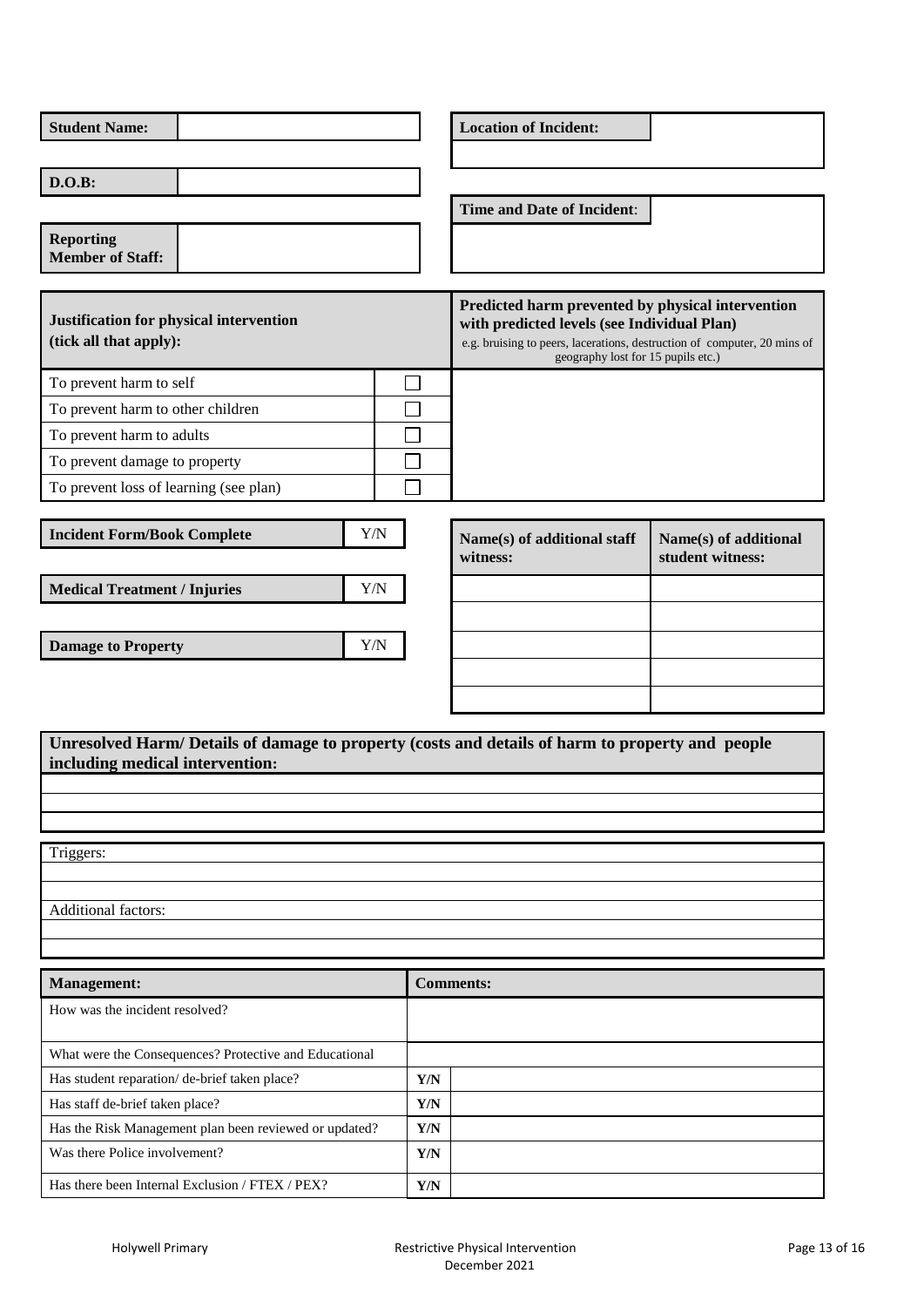#### **Primary de-escalation techniques used (please state order in which they were used)**

| Verbal advice and support    |                                           | Offering services of other staff     |
|------------------------------|-------------------------------------------|--------------------------------------|
| Calm talking                 | Informing of consequences                 |                                      |
| <b>Distraction</b>           |                                           | Taking non-threatening body position |
| Reassurance                  |                                           | De-escalation script                 |
| Humour                       |                                           | Clear instruction / warning          |
| Negotiation                  | Withdrawal from activity                  |                                      |
| Offering choices and options | Diversion                                 |                                      |
| <b>Number</b>                | Description of how technique was employed |                                      |
|                              |                                           |                                      |
| 2                            |                                           |                                      |
| 3                            |                                           |                                      |
| 4                            |                                           |                                      |
|                              |                                           |                                      |

# **Restraint techniques including sequence of techniques, time and staff involved:**

| <b>Time</b>                   | Technique | <b>Shape</b>                 | <b>Staff name</b> |
|-------------------------------|-----------|------------------------------|-------------------|
|                               |           |                              |                   |
|                               |           |                              |                   |
|                               |           |                              |                   |
|                               |           |                              |                   |
|                               |           |                              |                   |
|                               |           |                              |                   |
|                               |           |                              |                   |
| <b>Duration of restraint:</b> |           | <b>Duration of incident:</b> |                   |

| Is there any physical mark or harm<br>caused by the use of restraint? | Y/N | Details: |
|-----------------------------------------------------------------------|-----|----------|
| <b>Has the student indicated that this</b>                            | Y/N | Actions: |
| was caused by the use of physical                                     |     |          |
| intervention?                                                         |     |          |

| Incident reporting and monitoring      |                 | <b>Verification of account of incident:</b> |  |                        |      |  |  |
|----------------------------------------|-----------------|---------------------------------------------|--|------------------------|------|--|--|
| Incident reported to: Head Teacher by: |                 | <b>Staff name</b>                           |  | <b>Staff signature</b> | Date |  |  |
| Parents / Carer informed by:           | $^{\circ}$      |                                             |  |                        |      |  |  |
| Student wellbeing verified by:         | $^{\circ}$      |                                             |  |                        |      |  |  |
| Staff wellbeing verified by:           | $^{\copyright}$ |                                             |  |                        |      |  |  |
| Incident form completed by:            | $^{\circ}$      |                                             |  |                        |      |  |  |

| <b>Verification of account of incident:</b> |                        |             |  |
|---------------------------------------------|------------------------|-------------|--|
| <b>Staff name</b>                           | <b>Staff signature</b> | <b>Date</b> |  |
|                                             |                        |             |  |
|                                             |                        |             |  |
|                                             |                        |             |  |
|                                             |                        |             |  |

| Reporting staff name:                      | Signature: |       |  |
|--------------------------------------------|------------|-------|--|
| Incident form coordinator check signature: |            | Date: |  |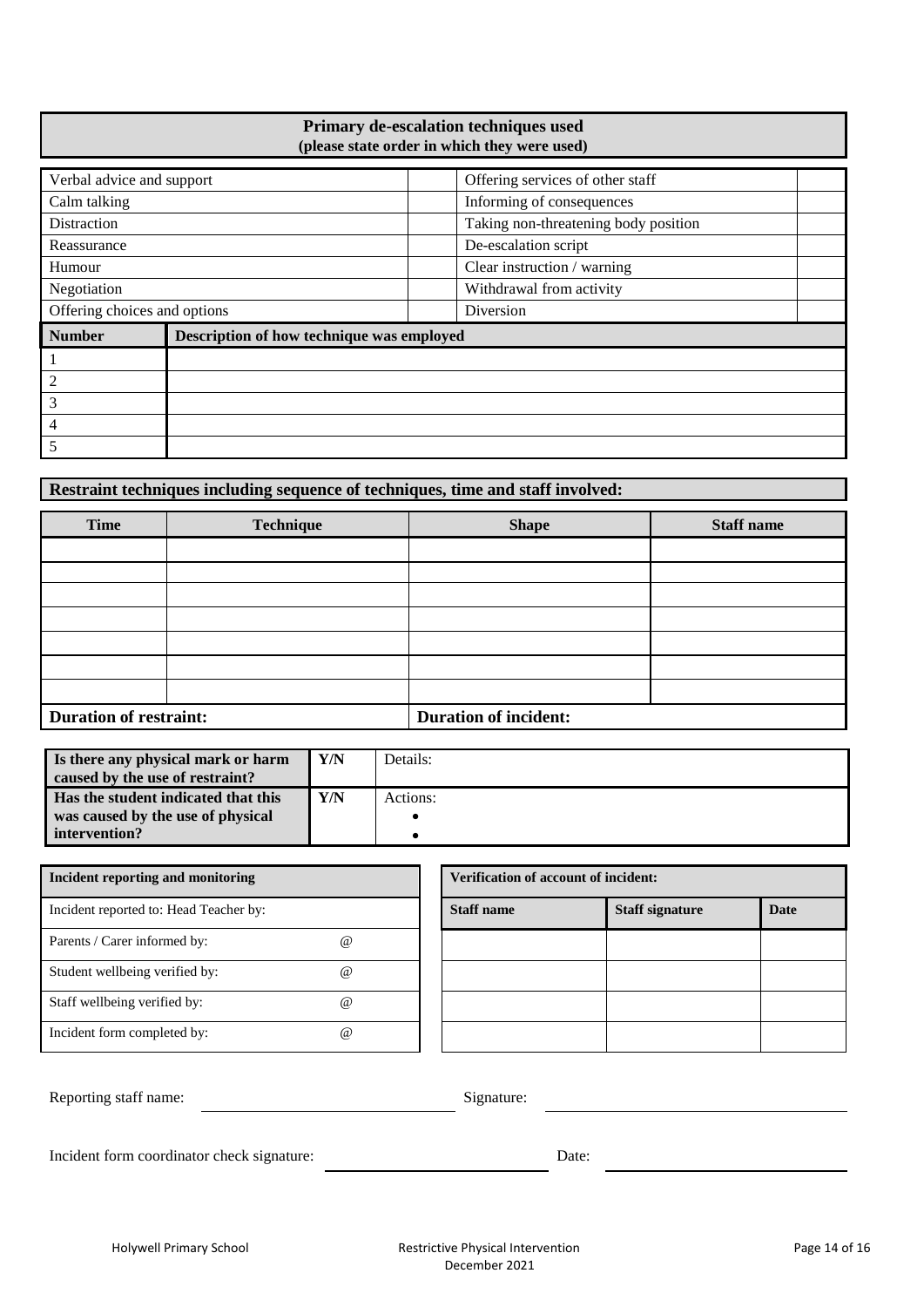| <b>Staff Training Issues</b> |                                 |                         |  |
|------------------------------|---------------------------------|-------------------------|--|
| Identified training needs    | Training provided to meet needs | Date training completed |  |
|                              |                                 |                         |  |
|                              |                                 |                         |  |
|                              |                                 |                         |  |

| Evaluation of risk reduction Plan and School Risk Management Strategy |                                       |                |  |
|-----------------------------------------------------------------------|---------------------------------------|----------------|--|
| Measures set out                                                      | Effectiveness in supporting the child | Impact on risk |  |
| Proactive interventions to prevent risks                              |                                       |                |  |
| Early interventions to manage risks                                   |                                       |                |  |
| Reactive interventions to respond to adverse<br>outcomes              |                                       |                |  |